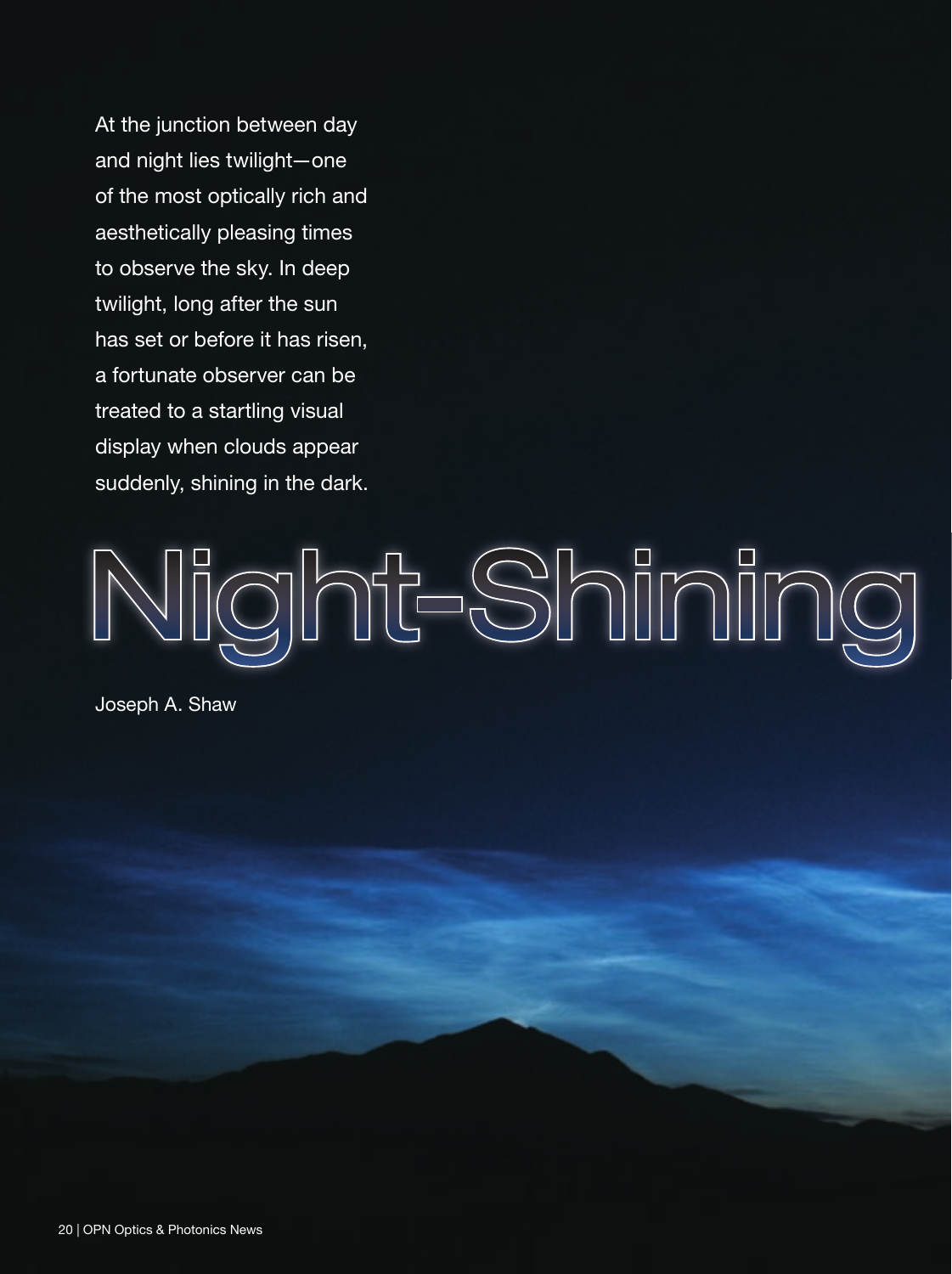Noctilucent clouds observed in the north-northeast sky before sunrise, July 16, 2009, 4:40 a.m. MDT (1040 UTC, 10.4° solar depression angle) from east of Bozeman, Mont., U.S.A. (45.5° N, 111.0° W). Photo information: Nikon D300 at ISO 400, Nikkor 20-mm lens at f/2.8 for 1/2 s.

Photo by Joseph Shaw

## Clouds

**CONSUMING THE PROPERTY**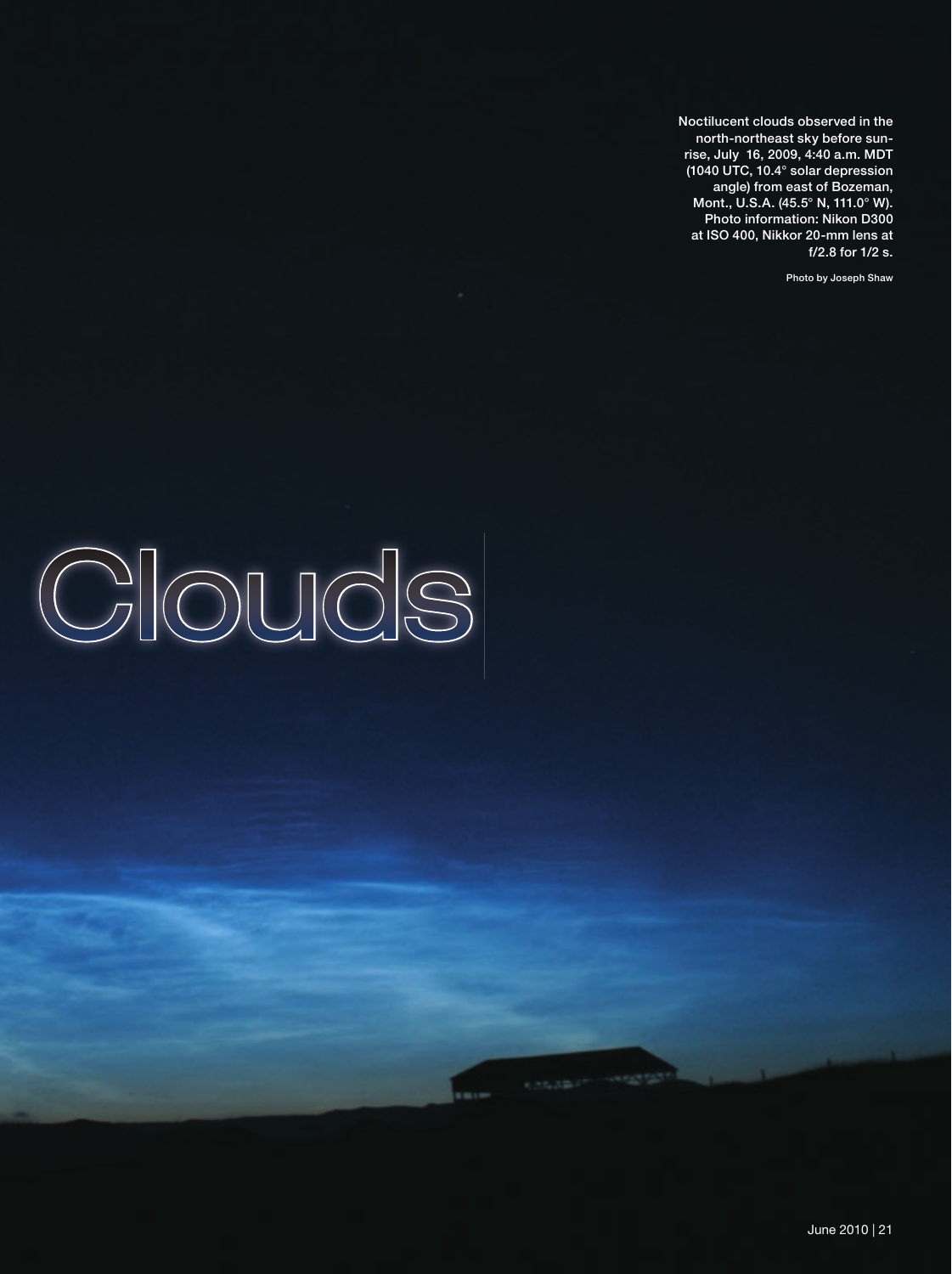octilucent, or night-shining, clouds are bluishwhite, wispy clouds that are seen only at night,

particularly during deep twilight. Although noctilucent clouds (NLCs) are often described as appearing after sunset, they can also show up well before sunrise. For example, the photo on the opening spread shows NLCs photographed an hour and a half before sunrise, at 4:40 a.m. Mountain Daylight Time (MDT) (1040 UTC) on July 16, 2009, east of Bozeman, Mont., U.S.A. (45.65° N, 111.01° W), with the sun 10.4° below the horizon.

While I am typically far more likely to photograph the sky at night

than early in the morning, this was a special morning. I was hoping for NLCs to appear in the north-northeast sky over

## Different types of twilight

- $\triangleright$  *Civil twilight* refers to when the sun is  $6^{\circ}$  or less below the horizon (it ends at sunrise). When it occurs, artificial lighting is required to read, and bright stars and planets are visible in the sky.
- ► *Nautical twilight* occurs when the sun is 6°–12° below the horizon. It is possible to navigate by stars at this time with reference to the visible horizon.
- **Astronomical twilight refers to the period when the sun is** 12°-18° below the horizon. The sky appears totally dark to most observers; by the end of astronomical twilight, the sun no longer illuminates any of the atmosphere and all astronomical observations are possible.

## Approximate latitudes for selected world cities

| $65^\circ$   | Fairbanks, Alaska, U.S.A.                                  | Oolu, Finland                                 |
|--------------|------------------------------------------------------------|-----------------------------------------------|
| $57^\circ$   | Aberdeen, Scotland                                         |                                               |
| $55^{\circ}$ | Moscow, Russia                                             | Ushuaia, Argentina                            |
| $53^\circ$   | Edmonton, Canada<br>Dublin, Ireland                        | <b>Manchester, England</b><br>Berlin, Germany |
| $51^\circ$   | London, England<br>Prague, Czech Republic                  | Calgary, Canada                               |
| $47^\circ$   | Paris, France<br><b>Quebec City, Canada</b>                | Seattle, U.S.A.                               |
| $45^\circ$   | Lyon, France<br>Milan, Italy                               | Ottawa, Canada<br>Dunedin, New Zealand        |
| $43^\circ$   | <b>Florence, Italy</b><br><b>Christchurch, New Zealand</b> | Sapporo, Japan<br>Boston, U.S.A.              |
| $41^\circ$   | Chicago, U.S.A.<br>Istanbul, Turkey                        | Rome, Italy                                   |
| $40^{\circ}$ | New York, N.Y., U.S.A.                                     | Boulder, Colo., U.S.A.                        |

The first NLCs were reported in Europe in 1885, two years after the eruption of Krakatoa—indicating a possible connection between NLCs and the volcano.

the Bridger Mountains because, only six hours earlier, I had captured them for a surprising second night in a row.

> Summer is the season for NLCs, when the upper atmosphere is coldest. Somehow, the summer of 2009 produced an unusually large number of NLC sightings at latitudes much lower than the usual range of approximately 50–60°. Observations of delicate swirls and feathery bands of silvery clouds in the late-night or early-morning sky were reported over Europe (much of which is above 50° N latitude) and Canada, but also over a surprisingly large number of lower-latitude U.S. locations. For example, during a dramatic outbreak in mid-July 2009, the Space Weather website (www.spaceweather.com) posted NLC

photographs from Washington, Oregon, Idaho, Montana, South Dakota, Wyoming, Colorado and Nebraska at latitudes ranging from 41.5° to 48.0° N.

The first NLCs were reported in Europe in 1885, two years after the eruption of Krakatoa—indicating a possible connection between NLCs and the volcano. The first North American sighting was in 1933 and the earliest known reports of NLCs below 45° latitude in North America are in North Dakota in 1993 and frequently in subsequent years, northern Utah in 1995 and 1999, and Montana in 1997. It is unknown whether NLCs existed before 1885 or whether they are beginning to appear with increasing frequency at lower latitudes. There is most definitely a dramatic rise in reported low-latitude NLC observations in the last two decades, but this could also result from more informed observers and better reporting opportunities.

Regardless of latitude, NLCs are best seen when the sun is approximately 9–12° below the horizon, during nautical twilight when only the very upper reaches of the atmosphere are illuminated by sunlight. Near 45° latitude, this corresponds to a short time period approximately 1–1.5 hour after sunset or before sunrise. It also might be possible to see NLCs for solar depression angles in a broader range of approximately 6°–15°, through nautical twilight and into the beginning of astronomical twilight. (See the sidebar for definitions of various forms of twilight.)

## NLCs are formed by high-altitude optical scattering

NLCs form at or near the mesopause, the coldest region of the atmosphere, at temperatures near -100°C and altitudes of 80-85 km. This is drastically higher than the highest conventional clouds or even high-altitude bands of volcanic dust, all of which are restricted to the lowest 20 km or so. In fact, it is nearly at the bottom of the near-space region where the aurora shines in the high-latitude night sky.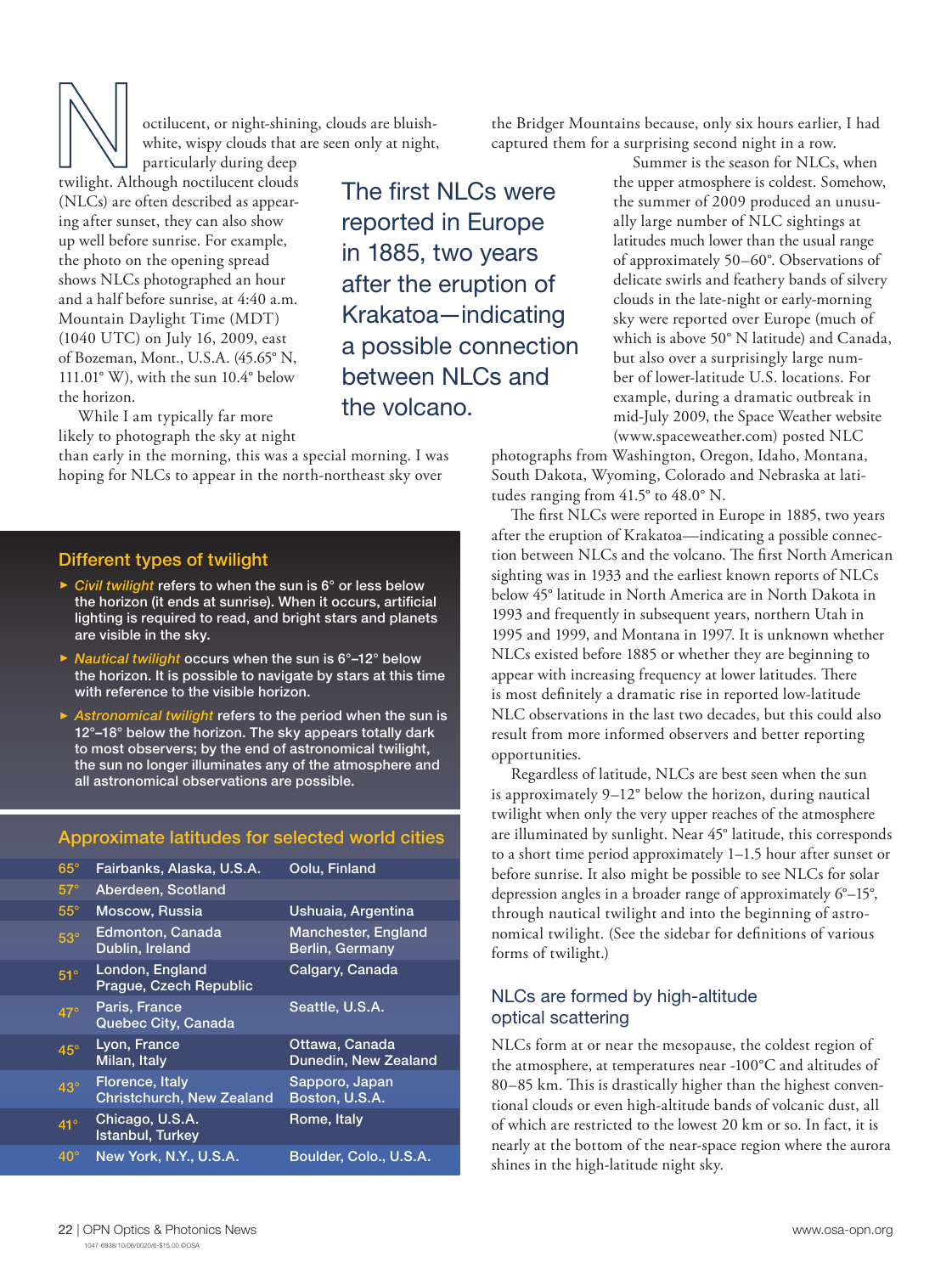Although there are numerous open questions about the physics and chemistry of NLCs, they appear to be made of water ice crystals nucleated on submicrometer particles of meteoric dust (e.g., iron and nickel). These particles vary widely in size, but they generally have a lognormal size distribution with peak effective diameters near 100 nm (and refractive index near 1.3 for visible wavelengths).

Scientists don't fully understand how a sufficient amount of water vapor makes its way to such extreme altitudes to grow an ice cloud. Some vapor certainly rises all the way up from the troposphere (lowest region of the atmosphere), while some is believed to be formed by the dissociation of methane.



Joseph Shaw

In fact, researchers are particularly interested in the recent apparent increase of low-latitude NLCs because they think it may indicate that the atmosphere itself is changing. Increased carbon dioxide that warms the troposphere could cool the mesosphere, while more methane could lead to a rise in mesospheric water vapor through dissociation, leading



to more frequent saturation of air with respect to ice, and consequently more frequent NLCs in the rarified atmosphere near 80 km altitude.

NLC water ice crystals scatter light without drastically altering the solar spectrum, leading to a fairly white color. The bluish cast of NLCs arises in part because the incident sunlight passes first through a relatively long path of rarified atmo-

sphere that includes the ozone layer between approximately 15 and 50 km. Absorption by ozone removes violet and yellow-red light, leaving a blue-enhanced light to illuminate the NLC particles that are large enough to scatter without strong spectral dependence.

This "bluing" by absorption in a long, rarified atmospheric path is different from the reddening of light through the scatter**Researchers** are particularly interested in the recent apparent increase of lowlatitude NLCs because they think it may indicate that the atmosphere itself is changing.

ing of sunlight by atmospheric molecules in the denser, lower atmosphere (molecular scattering has a strong wavelength<sup>-4</sup> dependence). The sunset picture above is an example of the short-wavelength light that has been depleted by scattering along the long atmospheric path to low-altitude clouds at the bottom of the photograph.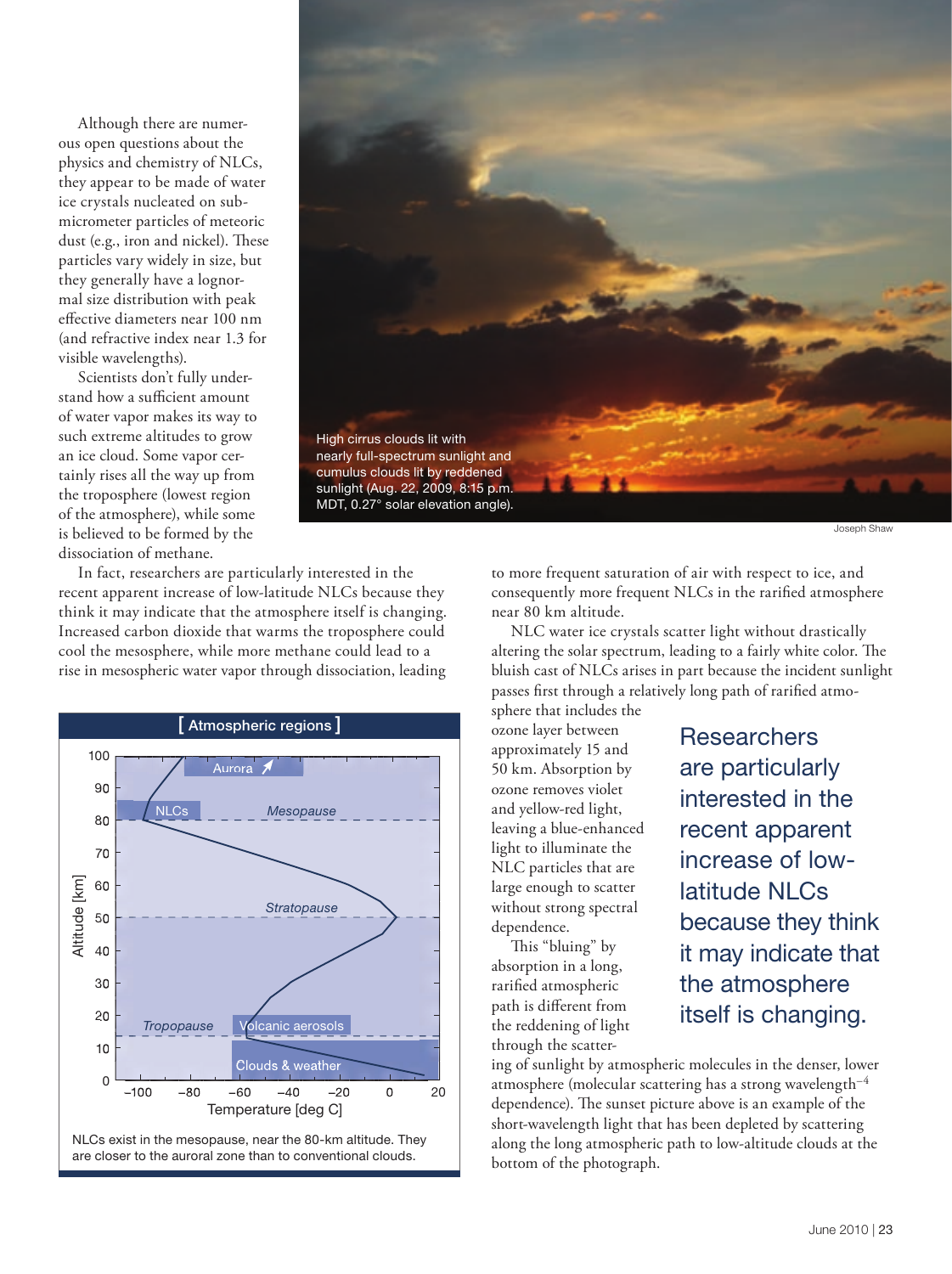

Noctilucent clouds became visible more than an hour after sunset on July 14, 2009. North-northwest view at (left) 9:39 p.m. MDT (0339 UTC, 4.8° solar depression angle) and (right) 10:35 p.m. MDT (0435 UTC, 12° solar depression angle). Nikon D300 at ISO 800, Nikkor 18-200 mm lens at *f*=40 mm at (left) f/4.5 for 1/60 s, (right) f/2.8 for 2 s.

 Notice also the relatively white cirrus clouds at the top of the picture (probably near 10 km altitude), which are illuminated by light that traverses a shorter atmospheric path than the one to the lower clouds. For both the high and low clouds in this photograph, the optically large cloud particles (typically 1-100 µm) scatter without significant wavelength dependence—which means the clouds act as a fairly neutral screen that shows the colors remaining in the incident sunlight. Eventually, the sun will drop sufficiently low to put the low clouds in shadow while still, if only briefly, illuminating the high clouds with sunset colors.

A similar geometrical argument (see diagram below) explains why extremely high-altitude NLCs shine so long after the sun sets or before it

rises. At that time, the vast majority of the atmosphere and all conventional clouds (even "high-altitude" cirrus) are in darkness, but the NLCs are illuminated directly. These ultra-high



Noctilucent clouds (NLC) exist very high in the atmosphere, where they are illuminated long after sunset or long before sunrise.

The best time to observe NLCs is from late May into August in the northern hemisphere and from November into February in the southern hemisphere.

clouds typically are not even visible against the sky unless the sun is at least 6° below the horizon because they are so optically thin. Their optical thickness (path-integrated extinction) is often of the order of  $10^{-4}$  to  $10^{-7}$  (i.e., light traversing the cloud undergoes extinction of  $e^{-\tau}$ , where  $\tau$  = optical thickness  $\sim$  0.0001).

Such incredibly small optical thickness simply does not generate enough scattered light to make NLCs visible until the sky is in near total darkness. But at that time they can be stunning to behold. (For reference, daytime cirrus clouds are considered "subvisual" when their optical thickness is below approximately 0.05, and visual cirrus clouds have optical thickness up to 1 or 2.)

 The pair of photographs above shows how a sky with very little hint of high-altitude clouds 28 minutes after sunset (left) became dark enough an hour later to showcase the NLCs that were there all along (right). These photos were taken looking north-northwest on the evening of July 14, 2009, the first of two sequential nights with widely observed mid-latitude NLC displays. The earlier photograph was taken at 9:39 p.m. MDT (0339 UTC) with the sun 4.8° below the horizon, while the later photograph was taken at 10:35 MDT (0435 UTC) with the sun 12° below the horizon. The sun set at 9:11 p.m. MDT (0311 UTC).

### Observing noctilucent clouds

The best time to observe NLCs is from late May into August in the northern hemisphere and from November into February in the southern hemisphere. NLCs are most likely to be visible in the band of 50°–60° latitude, but there has been a dramatic increase of sightings at lower latitudes in recent years. Do not go too far north or south because, at latitudes significantly above 60°, the sky is not sufficiently dark for much of the summer. Nevertheless, the first time I recall recognizing NLCs was